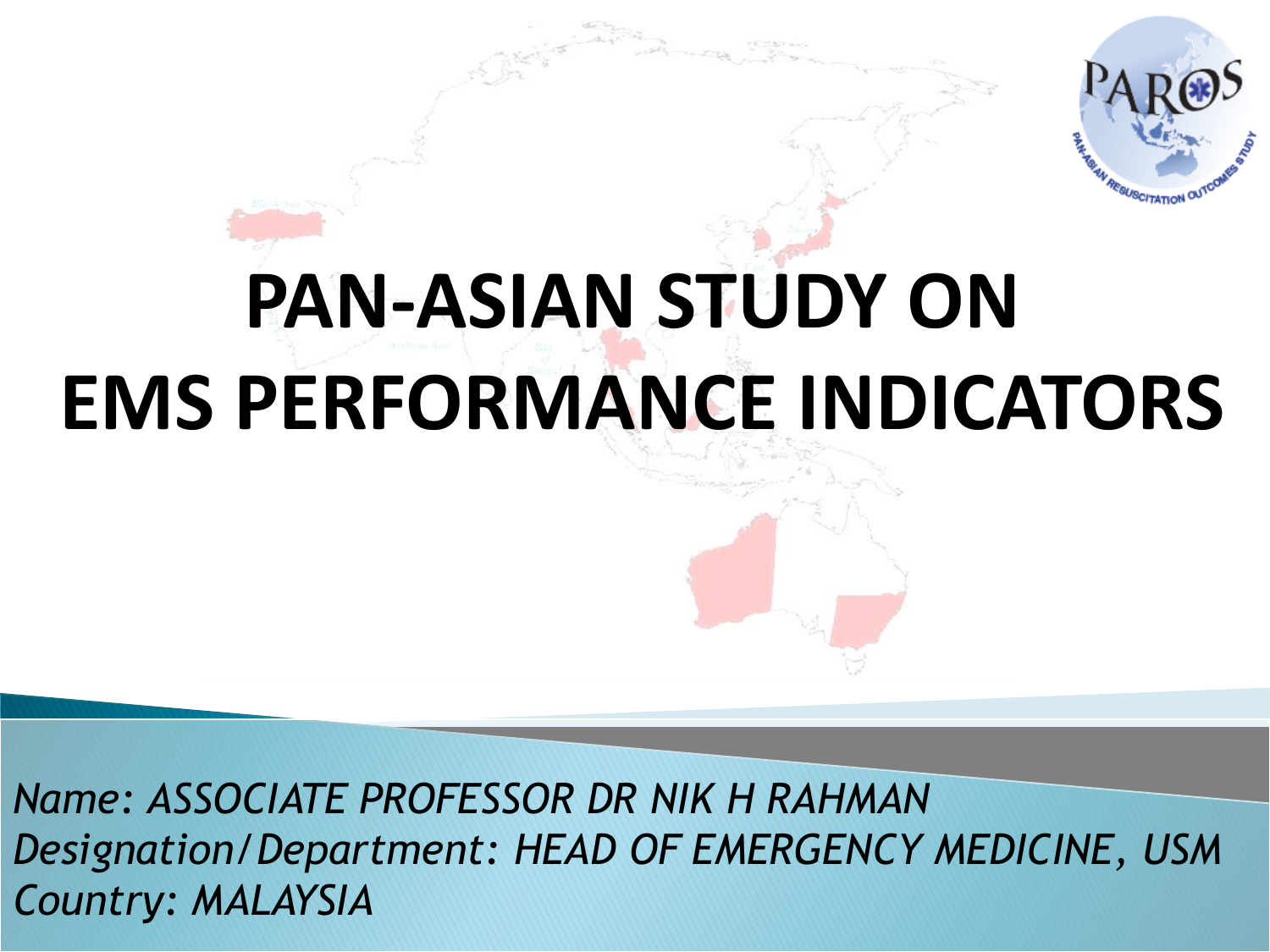# **OUTLINE OF PROPOSAL**



- **Introduction**
- Methods
- Significance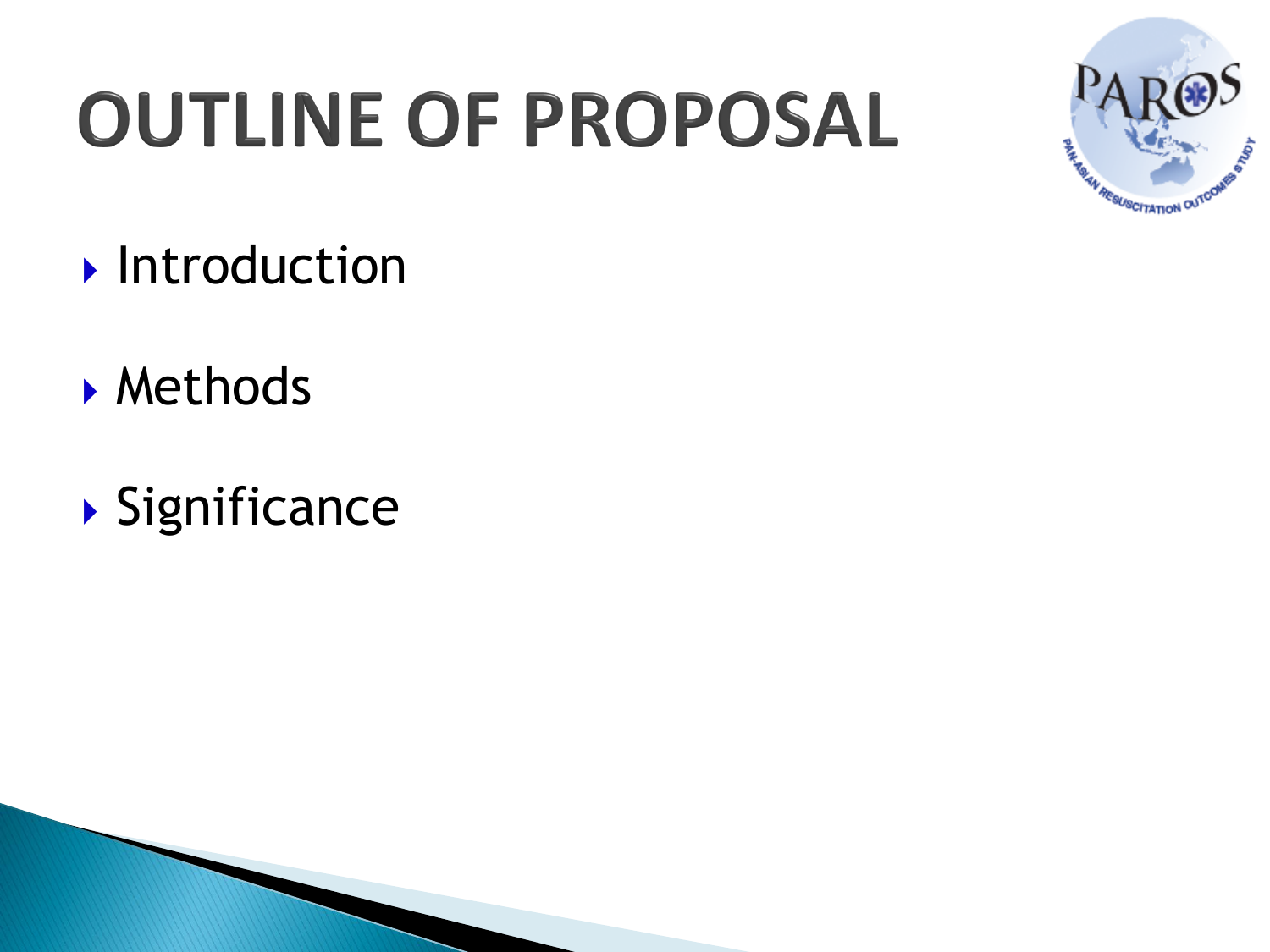# **INTRODUCTION: TEMPORAL COMPONENT**

The components of EMS episode, based on timing, consist of the following:

- call processing time,
- control allocation time,
- crew mobilization time,
- traveling time to the scene,
- time spent at the scene,
- traveling time back to the ED or hospital, and
- time spent at ED or hospital

(Guppy & Wollard, 1999)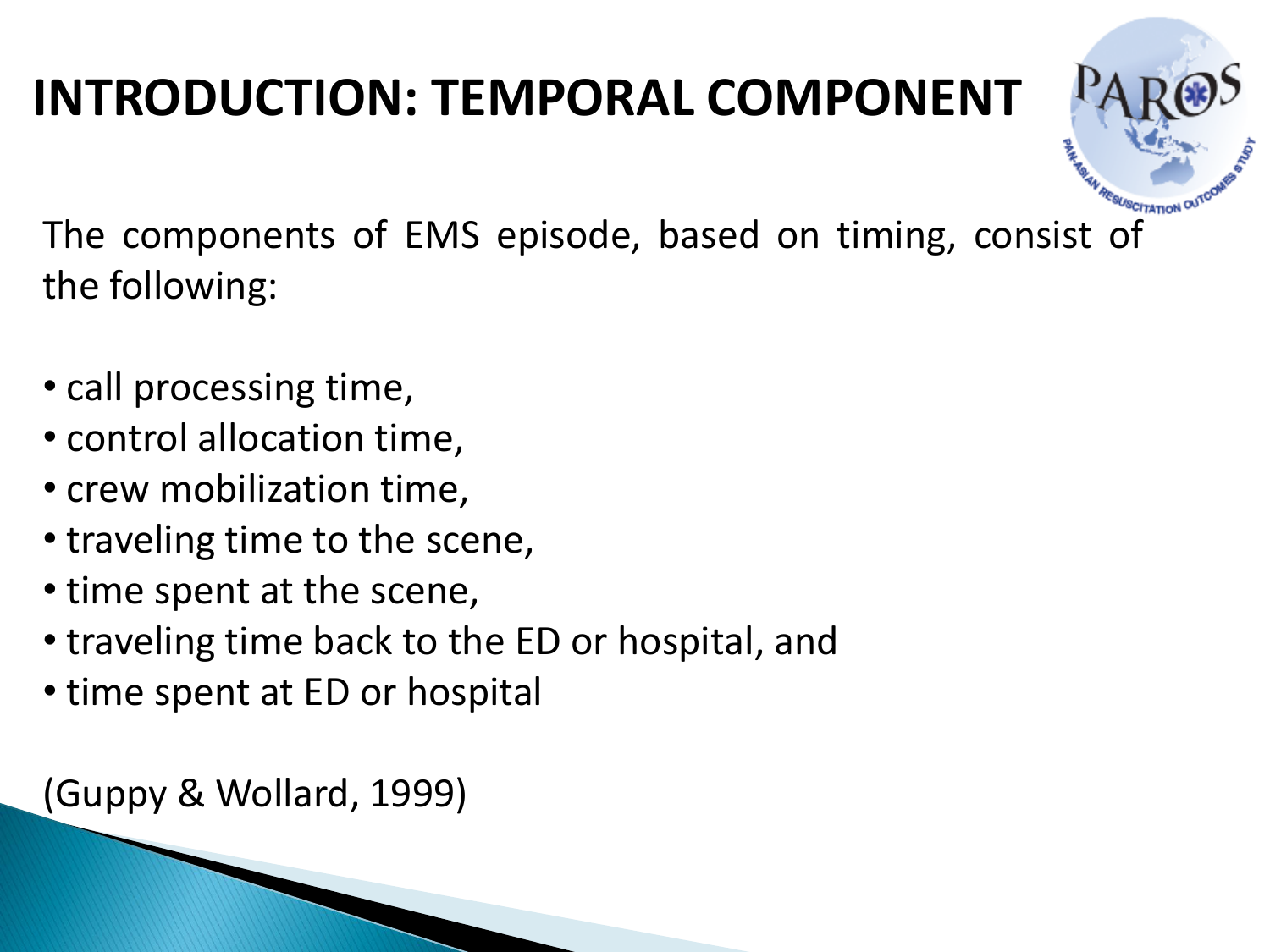## **INTRODUCTION: PUBLIC PERCEPTION**



 $\Box$  The use of satisfaction as a key performance indicator for ambulance services is well accepted throughout the world.

 $\Box$  The expectations of patients and families being met by the services provided.

 $\Box$  People seldom ask or express their opinion regarding this specific aspect of health care services delivering systems received.

 $\Box$  This phenomenon is most probably due to the fact that: I. Communities themselves have no idea of the level of care provided to them. ii. No specific parameter or benchmark to compare the services received by them.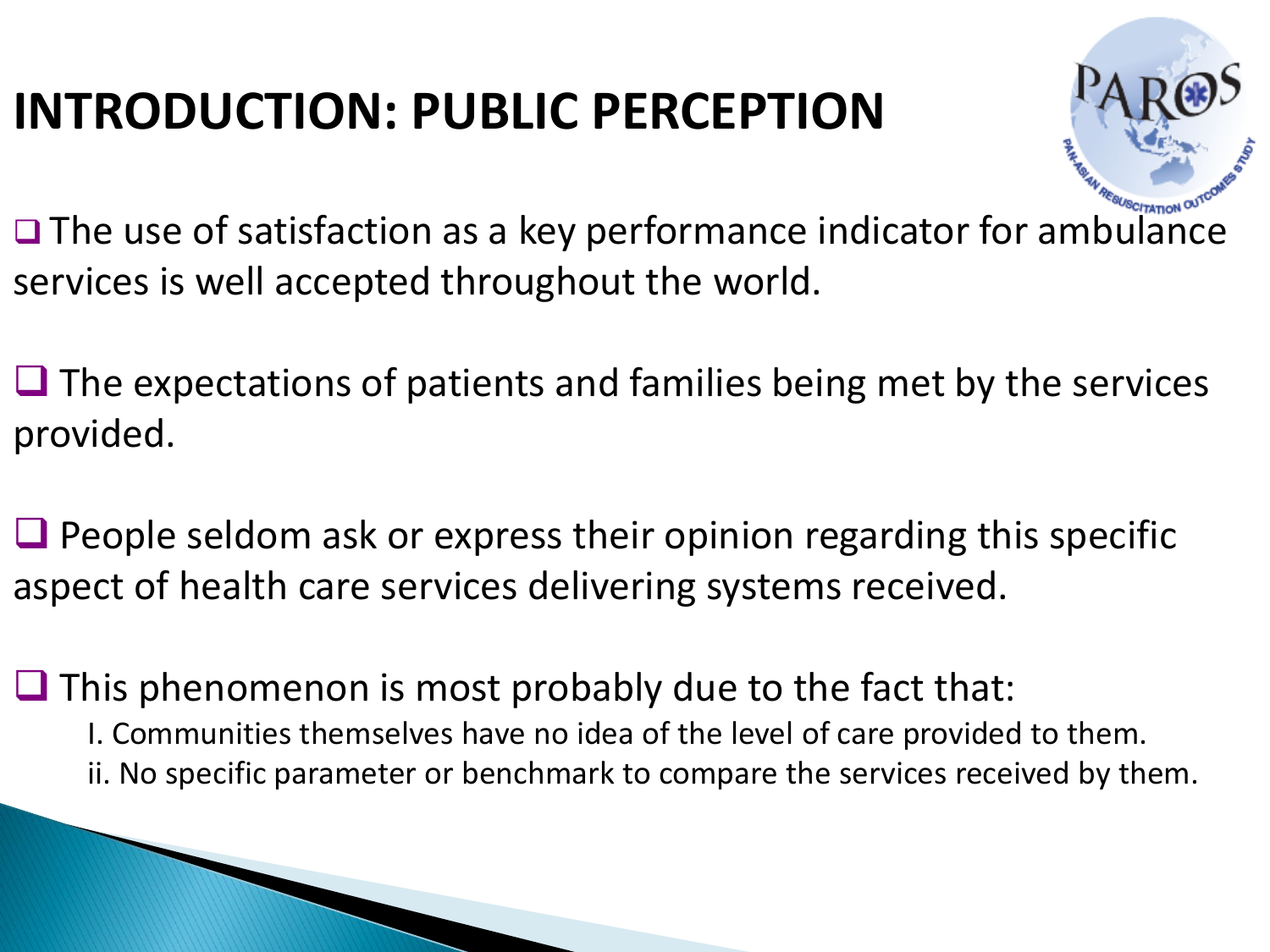# **AIMS**



## General

To create a set of standardized and sustainable performance indicators for Emergency Medical Services (EMS) across Asian countries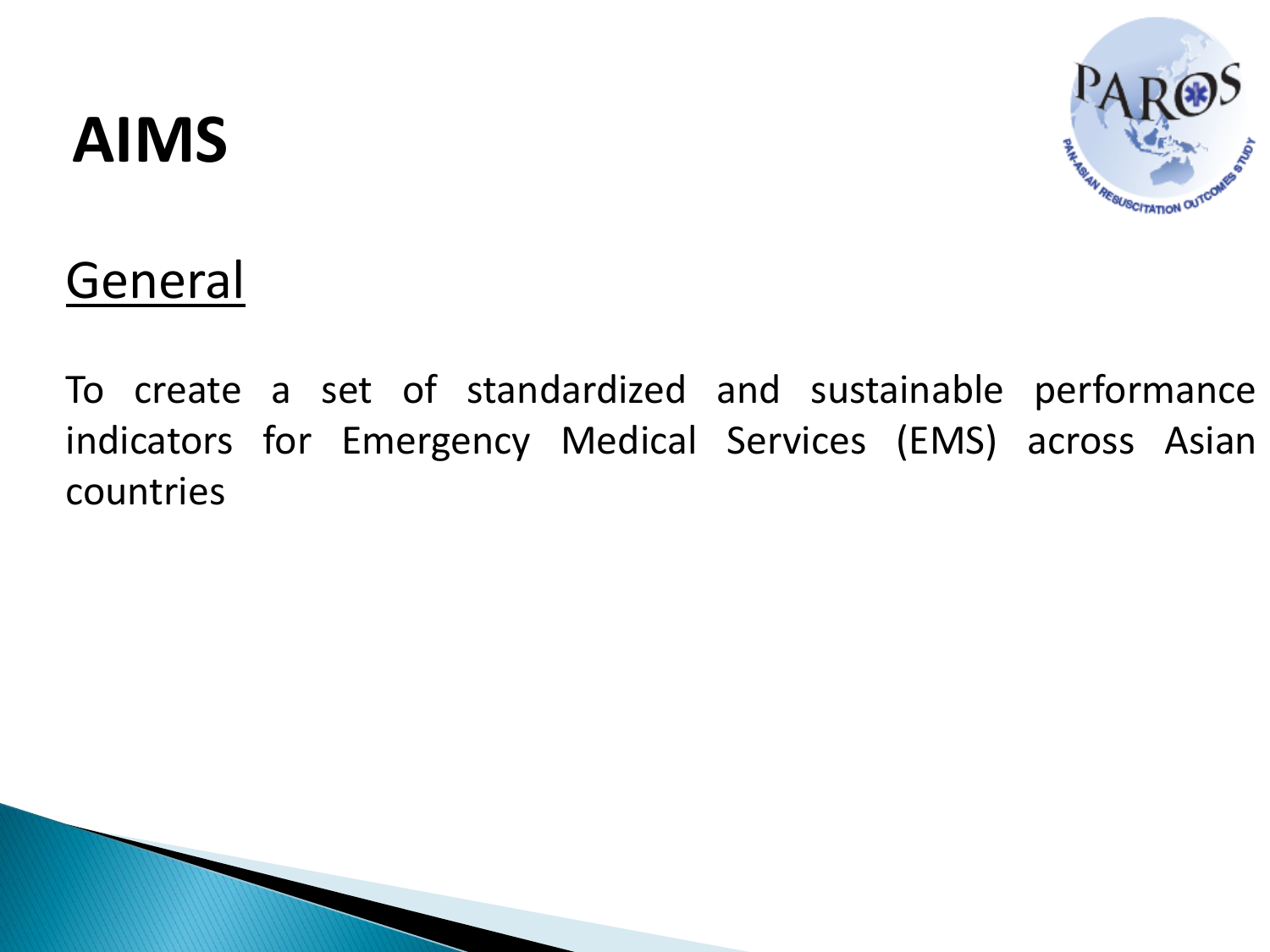# **AIMS**

#### Specific



- 1. To measure the ambulance response time (ART) in each study center
- 2. To identify factors associated with ART
- 3. To measure the association of ART with mortality & morbidity for medical/surgical & trauma cases
- 4. To measure the client satisfaction with EMS provision
- 5. To assess the factors associated with client satisfaction
- 6. To measure the association of ART with client satisfaction

#### **Null Hypothesis**

The client satisfaction and ambulance response time are similar throughout Asian countries, regardless of EMS system and client features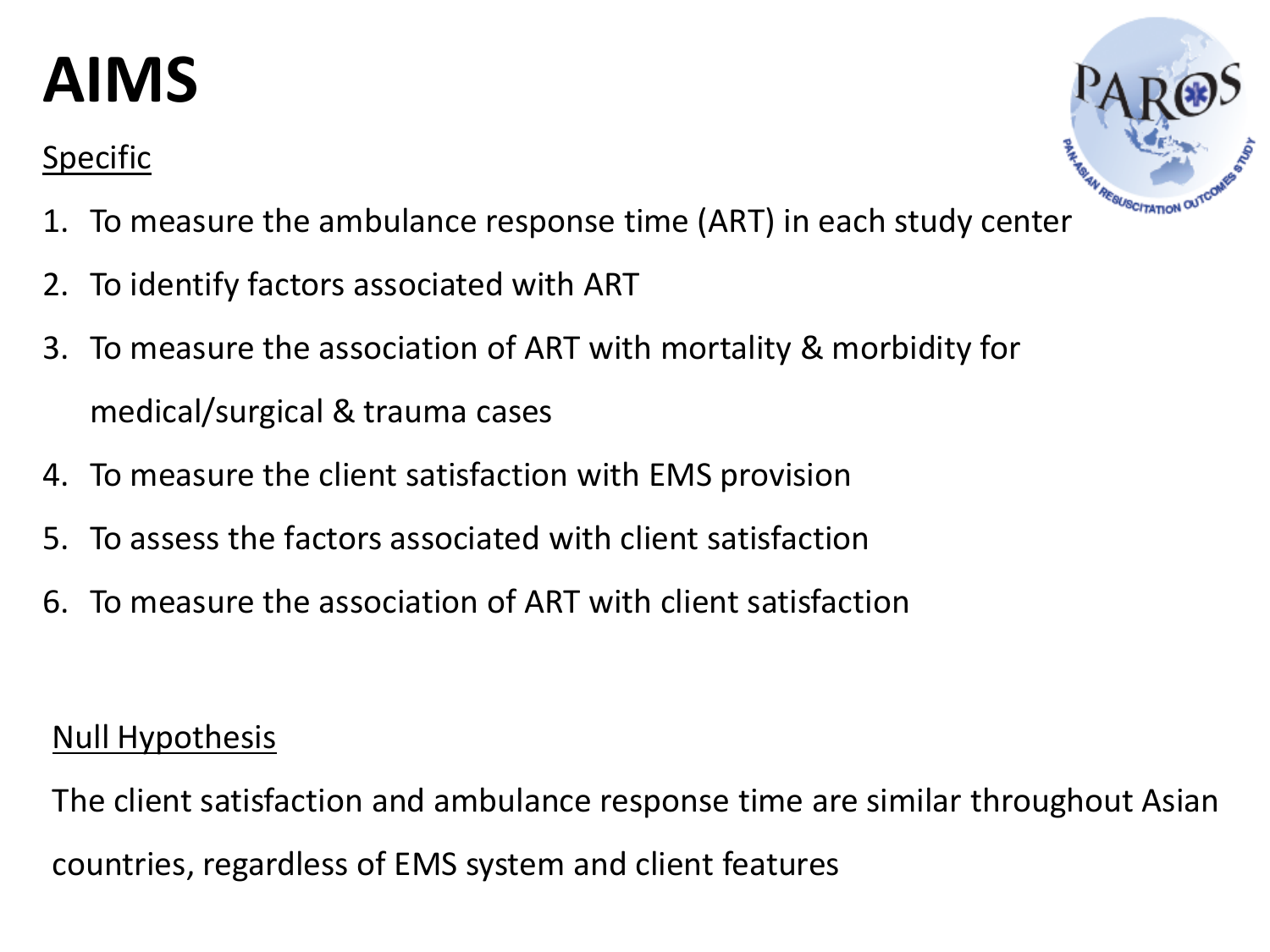# **METHODOLOGY**



The proposed study is an explorative study using a quantitative design

Two sets of questionnaires:

- 1. **Set A** (Ambulance Response Time Questionnaire); and
- 2. **Set B** [Questionnaire to Assess Perception of Ambulance Services by Patient (or Accompanying Relative), Ambulance Crew and Other Health-Care Provider]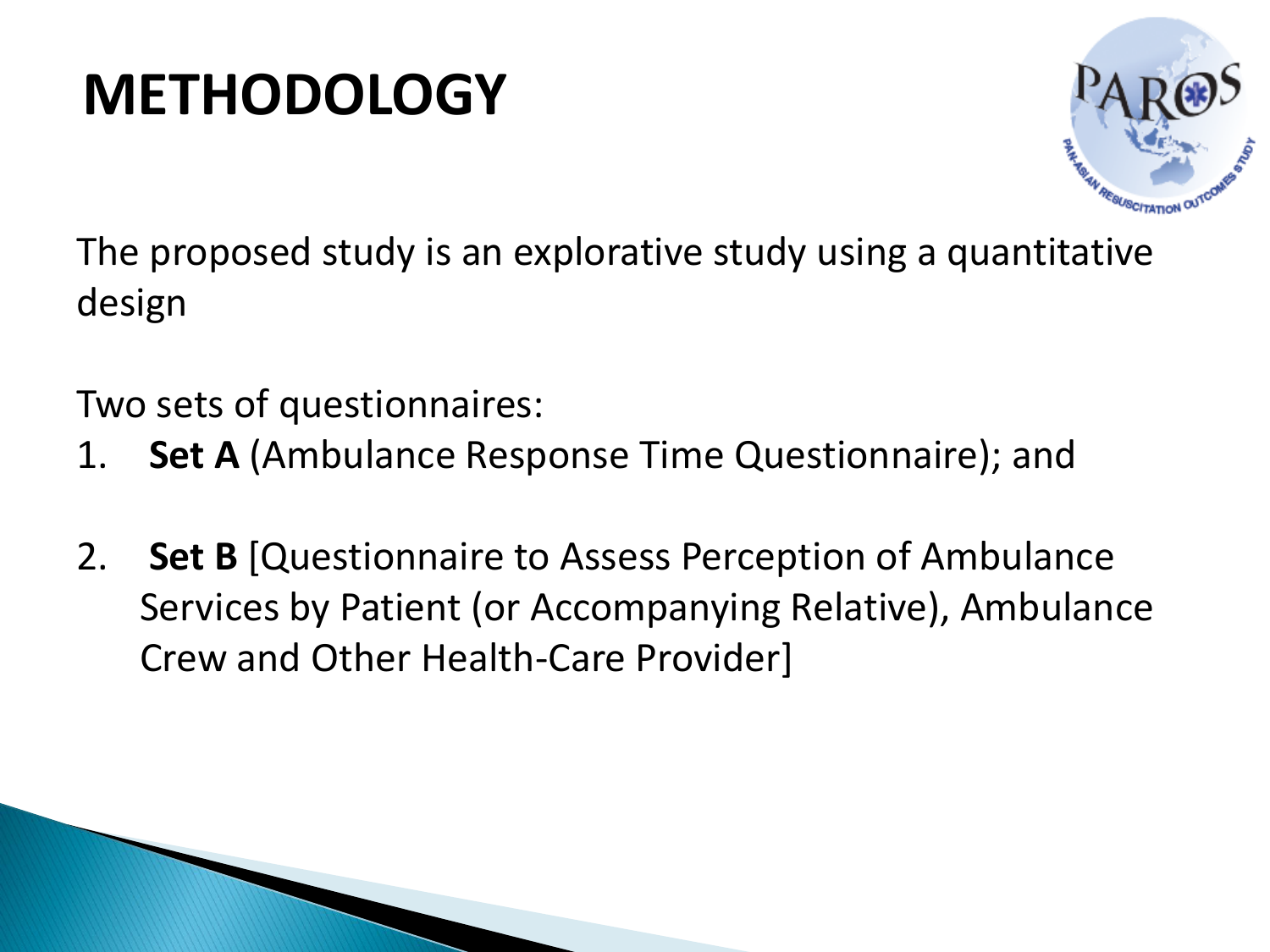| <b>Domain</b>            | <b>Item</b>                                                              | Score*      |
|--------------------------|--------------------------------------------------------------------------|-------------|
| <b>Vehicle</b>           | 1. General appearance of the ambulance                                   | 12345678910 |
|                          | 2. Cleanliness of the ambulance                                          | 12345678910 |
|                          | 3. Comfort of ride in the ambulance                                      | 12345678910 |
|                          | 4. Feeling of security in the ambulance                                  | 12345678910 |
|                          | 5. Adequacy of ambulance equipment                                       | 12345678910 |
| <b>Staff attitude</b>    | 6. Helpfulness of staff                                                  | 12345678910 |
|                          | 7. Attentiveness of staff                                                | 12345678910 |
|                          | 8. Empathic nature of staff                                              | 12345678910 |
|                          | 9. Friendliness of staff                                                 | 12345678910 |
|                          | 10. Gentleness of staff                                                  | 12345678910 |
| <b>Staff performance</b> | 11. Ensuring of patient's comfort                                        | 12345678910 |
|                          | 12. Calmness of staff                                                    | 12345678910 |
|                          | 13. Adequacy of explanation by staff of their actions                    | 12345678910 |
|                          | 14. Efficiency of staff                                                  | 12345678910 |
|                          | 15. Feeling of safety when staff arrive                                  | 12345678910 |
| Professionalism          | 16. Perceived level of training of staff                                 | 12345678910 |
|                          | 17. Professional look of staff                                           | 12345678910 |
|                          | 18. Level of trust in staff                                              | 12345678910 |
|                          | 19. Level of competency of staff                                         | 12345678910 |
|                          | 20. Confidence of staff to keep me alive until reaching the hospital     | 12345678910 |
|                          |                                                                          |             |
|                          | <b>Efficiency of service</b>   21. Availability of staff at all times    | 12345678910 |
|                          | 22. Response time of ambulance to an emergency                           | 12345678910 |
|                          | 23. Speed of admittance to hospital                                      | 12345678910 |
| <b>Image</b>             | 24. What do you think is the public perception of our ambulance service? | 12345678910 |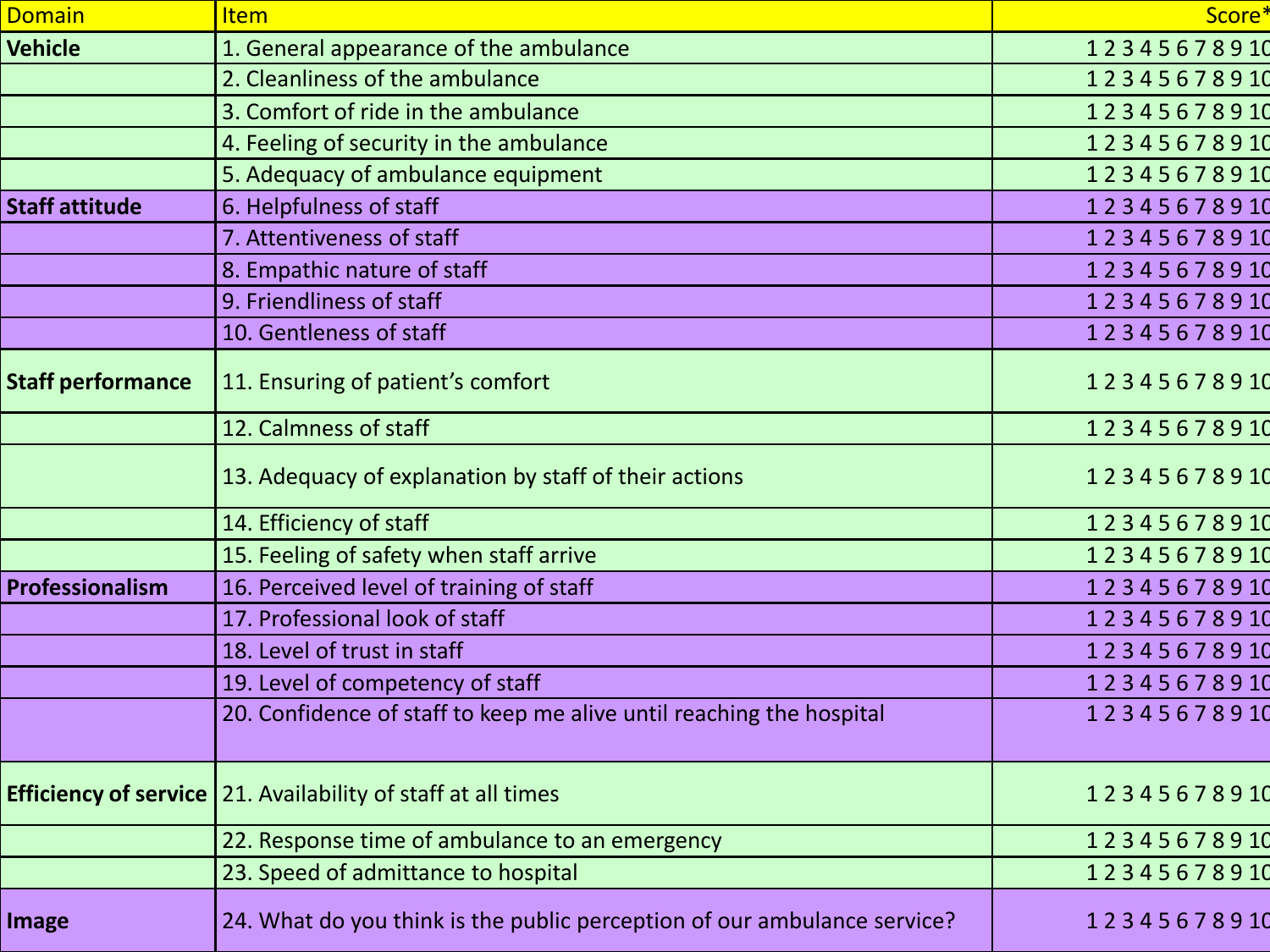| <b>City/EMS District</b>                                   | <b>Trial number</b>                                                                       |
|------------------------------------------------------------|-------------------------------------------------------------------------------------------|
| (For official use only)                                    |                                                                                           |
|                                                            | <b>Patient brought in by</b> Government ambulance, $\Box$                                 |
|                                                            | Private ambulance,                                                                        |
|                                                            | <b>Date of response</b> (dd/mm/yyyy): $\Box\Box$ / $\Box\Box$ / $\Box\Box\Box$            |
| Location type: (please tick only one box)                  |                                                                                           |
| 1Home residence<br>$\mathbf{L}$                            |                                                                                           |
| 2Public/Commercial building<br>$\Box$                      |                                                                                           |
| 3Healthcare facility<br>$\Box$<br>4Residential institution |                                                                                           |
| $\Box$<br>sIndustrial place<br>$\Box$                      |                                                                                           |
| $_6$ Place of recreation<br>$\Box$                         |                                                                                           |
| $\Box$ <sub>7</sub> Street/Highway                         |                                                                                           |
| $\Box$                                                     | <sub>8</sub> Other, specify _____________________                                         |
|                                                            | <b>A)</b> Time call received (phone picked up) <i>(24-hour format)</i> : $_1\Box\Box\Box$ |
|                                                            | B) Time ambulance left the call center/awaiting area: $_2$                                |
| C) Time arrived at the scene: $_3$                         |                                                                                           |
|                                                            | <b>D)</b> Time arrived at the patient side: $_4$                                          |
| <b>E)</b> Time left the scene: $5$                         |                                                                                           |
| <b>F)</b> Time arrived at health center: $_6$ <b>THE</b>   |                                                                                           |
|                                                            | "A till D" = Ambulance response time (in minutes): $7\Box$                                |
|                                                            | "A till F" = EMS episode time (in minutes): $_8\Box\Box\Box$                              |

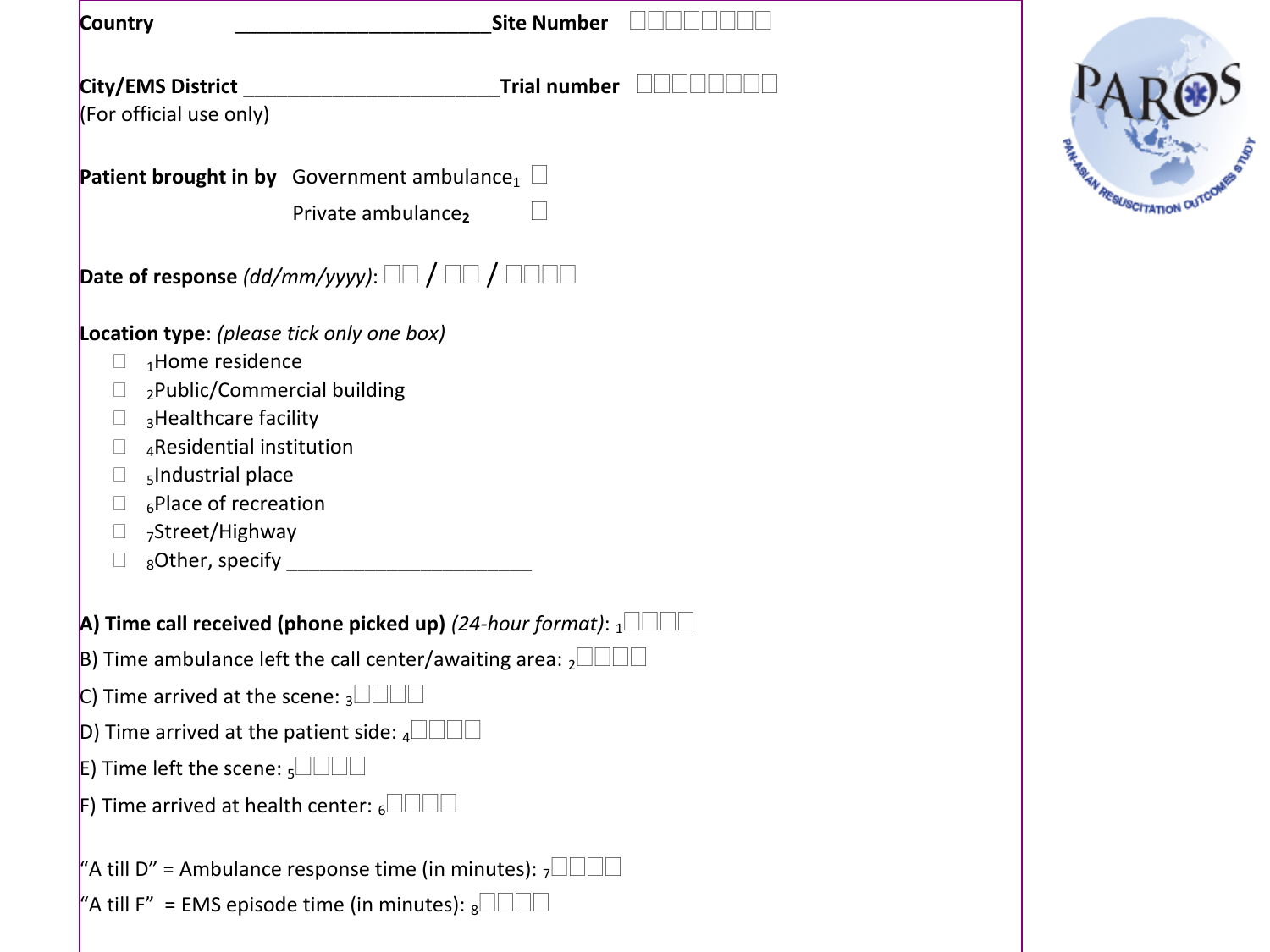#### *Sample calculation:*

1) Based on the study:



**Ambulance Response Time And Emergency Medical Dispatcher Program: A Pilot Study In Malaysia**

**Southeast Asian J Trop Med Public Health. Vol 39 No. 6 November 2008: 1150-53**

Ambulance response time (ART):  $15.2 \pm 4.6$  minutes (mean  $\pm$  SD) Single mean formula:

$$
n = \underbrace{1.96 \times 4.6}_{0.25} \bigg)^2
$$

 $= 1298$ 

1.96 (5% error), 4.6 (S.D from previous study), 0.25 (Precision of study)

Considering 20% drop out: **1947 cases of ambulance call required to estimate the mean ambulance response time with the precision of 0.25 minutes per call including consideration of 20% drop out from the study**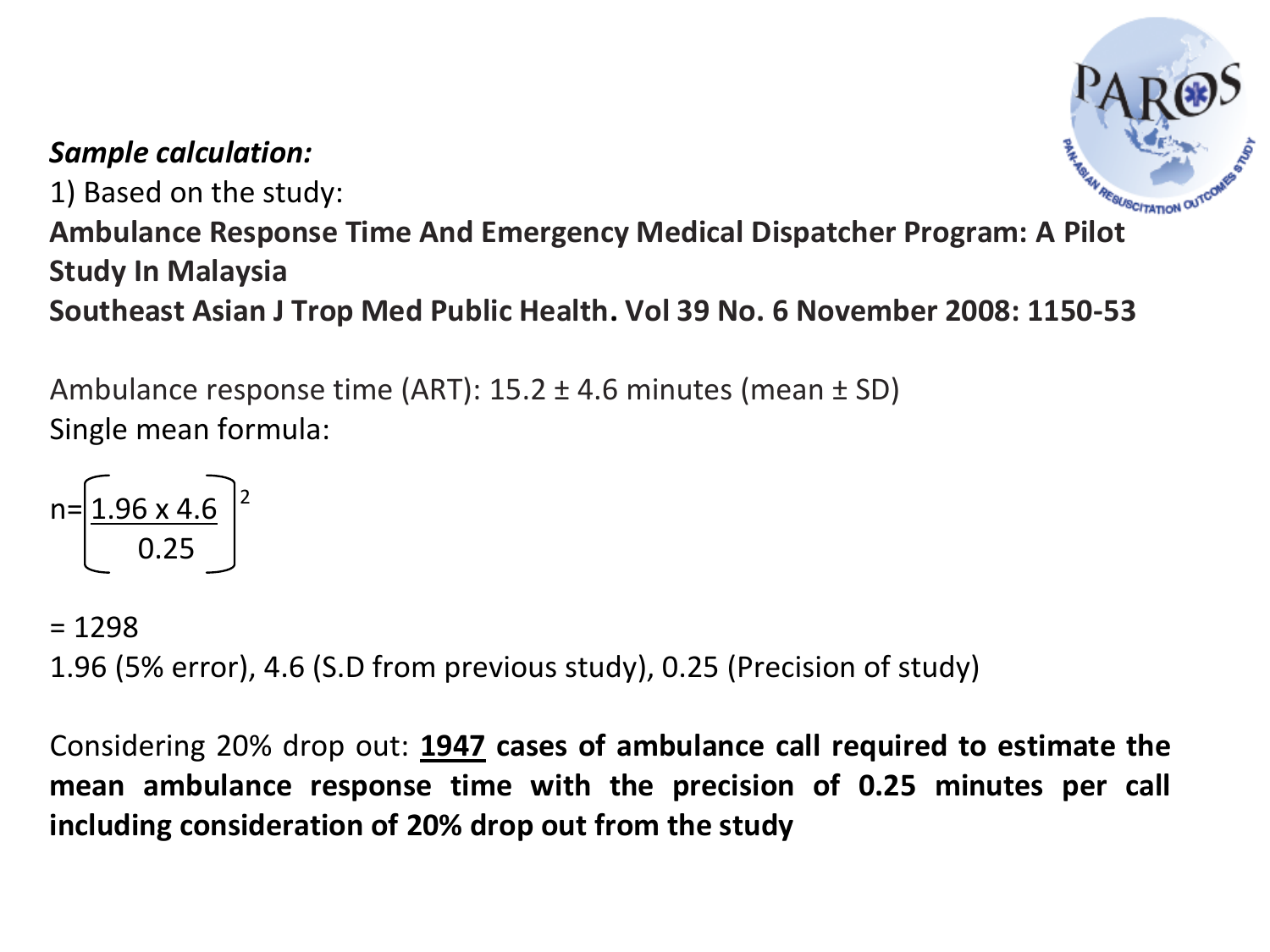## *Inclusion criteria*

All ambulance call events

### *Exclusion criteria*

- 1. Unable to answer the questionnaire
- 2. No accompanying relatives/friends
- 3. Missing time data

#### *Independent variables*

Personnel training level, Age, Sex, Region, Presence of structured EMS training, AVL/GPS use, Availability of EMD/Call Center, Clients' age, sex, educational/social background

### *Dependent factors*

Client Satisfaction Score, ART/EMS episode, mortality at 30-days, morbidity

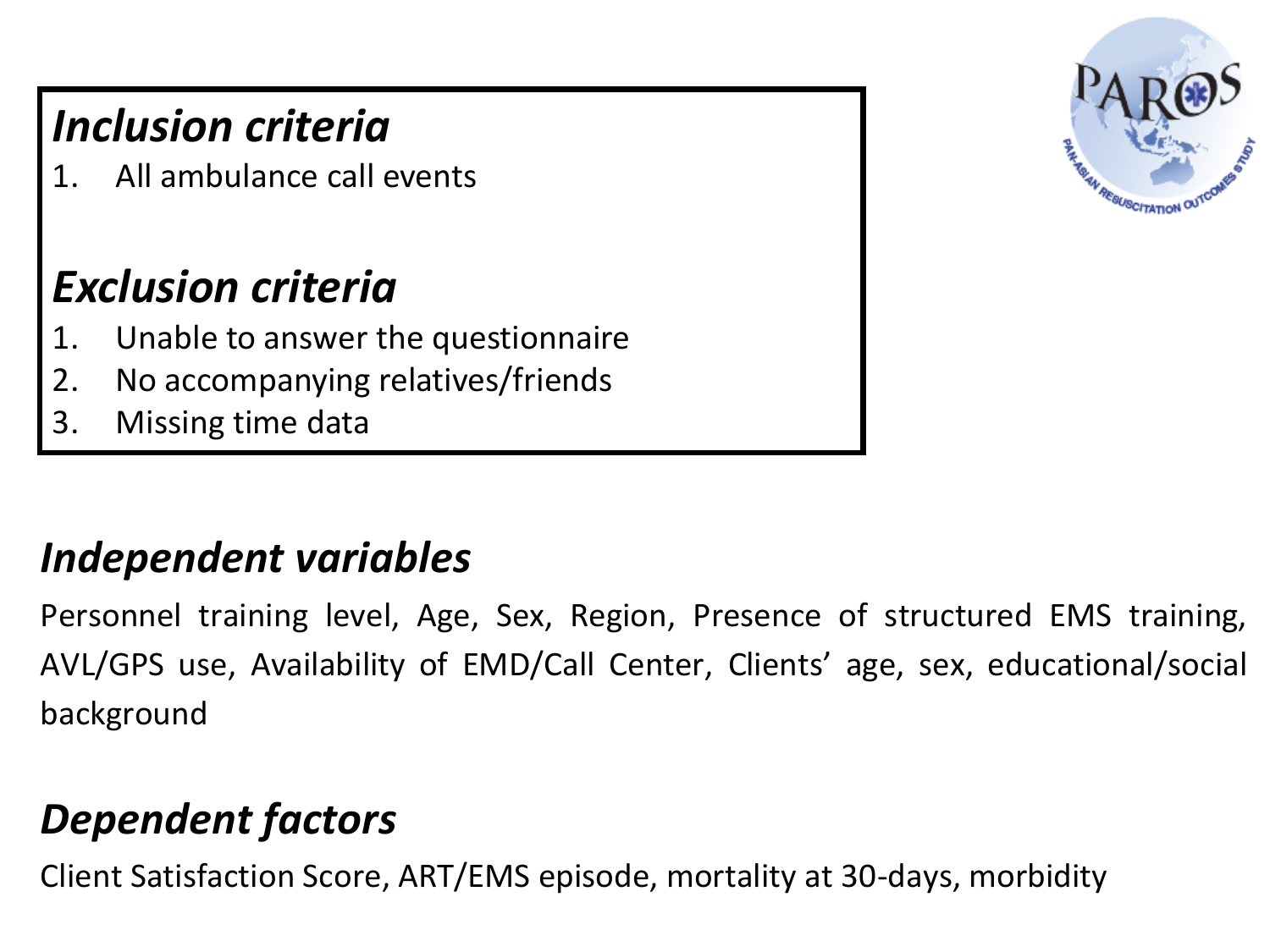

### *Statistical analysis*

Uni-variate analyses such as Independent t-test & One-way ANOVA for each independent variable. Multi-variate analysis such as Multiple Linear/Logistic Regression & ANOVA/ANCOVA test using the Statistical Package for Social Sciences (SPSS).